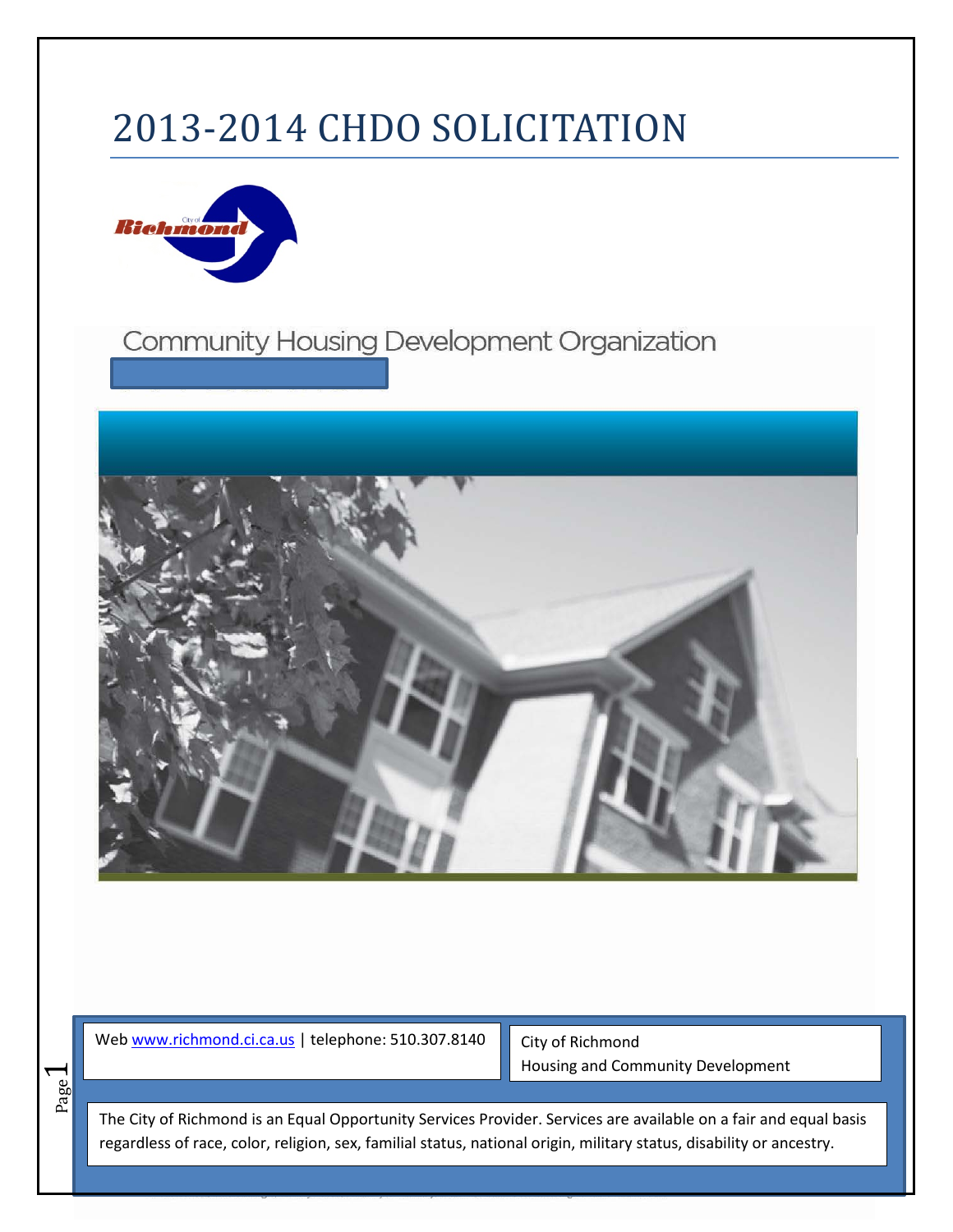# CHDO RFQ / SOLICITATION

### FOR 2013-2014

#### **INTRODUCTION**

A Community Housing Development Organization (CHDO) is a special type of non-profit housing designation under the HOME Investment Partnership Program created by The Cranston-Gonzalez 1990 National Affordable Housing Act (NAHA). Among the purposes of NAHA, as amended, are to promote partnerships between States, units of general local government and non-profit organizations, and to expand a non-profit organizations' capacity to develop and manage decent and affordable housing. The City of Richmond's annual HOME allocations contain, at a minimum, a fifteen percent set aside for CHDOs.

The City of Richmond Housing and Community Development develops guidelines for city-certified CHDO status. Attaining that status indicates that your organization has the capacity to develop, manage and/or sponsor a HOME assisted or HOME-eligible housing development. A HOME-eligible development is one which uses funds that have the same requirements and restrictions as HOME funds. In a Low Income Housing Tax Credit development, if you partner with another housing developer, or are the sole developer, you may be eligible for an allocation of HOME dollars to assist with your development costs. As a CHDO, you also might be eligible for a capacity-building operating grant.

**Every year, the City seeks new eligible organizations that may want to become CHDO's so that they may partner with the City on HOME funded projects. This solicitation invites eligible organizations to submit applications to become Richmond CHDO's.** 

#### **GUIDELINES FOR CHDO CERTIFICATION STATUS FOR 2013-2014**

The following sets out the conditions that must be met to qualify as a state-certified CHDO for the period of July 1, 2013 through June 30, 2014.

For the purpose of these guidelines, the term "governing documents" refers to your organization's Articles of Incorporation, or Certificate of Amended Articles of Incorporation (if your current status is different than that which is reflected in your original Articles); By Laws; Code of Regulations, or Charter. These documents must all reflect the most current status of your organization, including its legal name and service areas, and any changes to these documents must have been approved by your Board and registered with the state of California, if that is required.

Aspirational documents, such as Mission Statements, Organization Visions and Strategic Plans, even if Board approved, are not considered governing documents.

If a particular document is required, it will be noted in these guidelines and in the certification application. Otherwise, you may provide any of the documents defined as governing documents to meet the following conditions.

#### **If your nonprofit organization…**

Page  $\Delta$ 

…is organized under State or local laws, as evidenced by that information contained in your organization's Articles of Incorporation, as amended.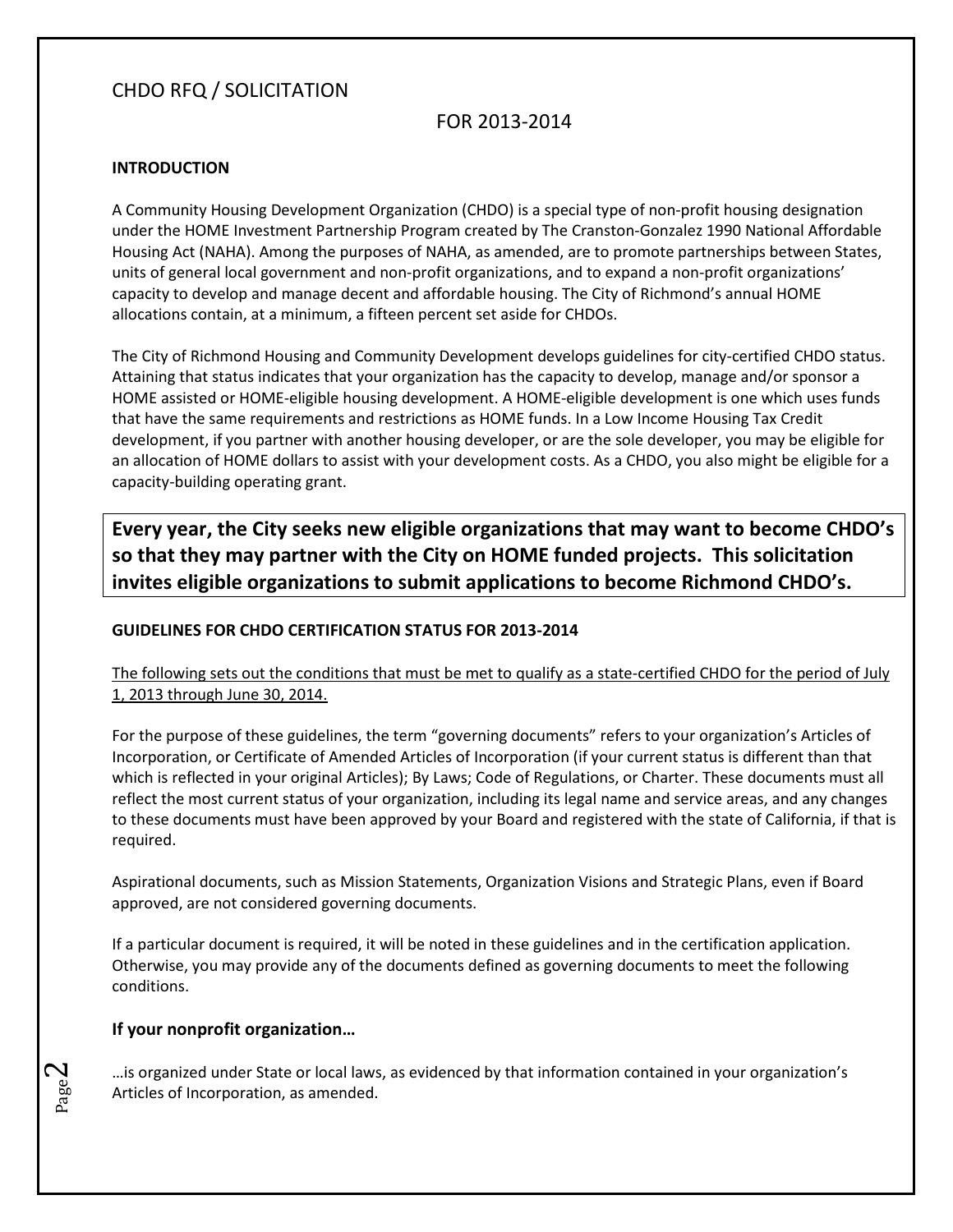…affirms that no part of its net earnings benefit any member, founder, contributor, or individual, as evidenced by that statement in your organization's governing documents.

…has a tax exemption ruling from the Internal Revenue Service (IRS) under Section 501(c) of the Internal Revenue Code of 1986, as evidenced by a 501(c)(3) Certificate from the IRS.

…affirms that among its purposes is the provision of decent housing that is affordable to low and moderateincome people, as evidenced by that statement in your organization's governing documents.

…conforms to the financial accountability standards detailed in 24 CFR 84.21 "Standards for Financial Management Systems," as evidenced by a notarized statement by the president or chief financial officer of the organization or a certification from a Certified Public Accountant or a HUD approved audit summary.

…has the financial capacity to maintain itself as a viable organization. This will be evidenced by the statement from your audited financials for the calendar year 2012 that shows no findings by the auditor, and your organization's board approved budget for 2013 and actuals, certified by your fiscal officer, for the first quarter of 2013. If you had any findings in your 2012 audit, you will be asked for explanations and how you addressed the issues raised. If your 2012 audit is not available at time of application, you may submit the relevant part from your 2011 audit, and then submit your 2012 audit findings when it becomes available. The city will also commission and review your credit report as part of the evaluation of financial viability.

…has staff members that have the capacity to carry out affordable housing development, including developments assisted with HOME funds or those which are HOME-eligible. This will be evidenced by, among other characteristics, employing *paid* staff members who individually, or in combination with other *paid* staff members, can demonstrate ALL of these five qualifications:

• Knowledge of and experience with real estate development functions including acquisition, finance, appraisal, market analysis, negotiation, public and private financing, planning and zoning regulations and environmental review requirements.

• Ability to understand and explain financial transactions associated with LIHTC development and other affordable multi-family rental and homeownership development.

• Knowledge of the HOME regulations.

Page ى

• Familiarity with all of the other affordable rental and homeownership programs administered by the City.

• Ability to establish and maintain effective working relationships with area residents, property owners, business partners and the general public.

…has a clearly defined geographic service area as evidenced by its being specifically described in your organization's governing documents. *For urban areas, the service area(s) is defined as one or several neighborhoods, a city, county, or metropolitan area. For rural areas, the service area(s) is defined as one or several neighborhoods, a town, village, county, or multi-county area (but not the whole state).* 

…has a history of serving the service area(s) where HOME assisted or HOME-eligible housing will be located, as evidenced by a statement that documents at least one year of experience in serving each of the service areas claimed in your governing documents. For newly created organizations formed by local churches, service or community organizations, a statement is required that documents that the parent organization has at least one year of experience in serving your (new) organization's service areas. Completion of the SERVING YOUR SERVICE AREA section in the certification application is also required.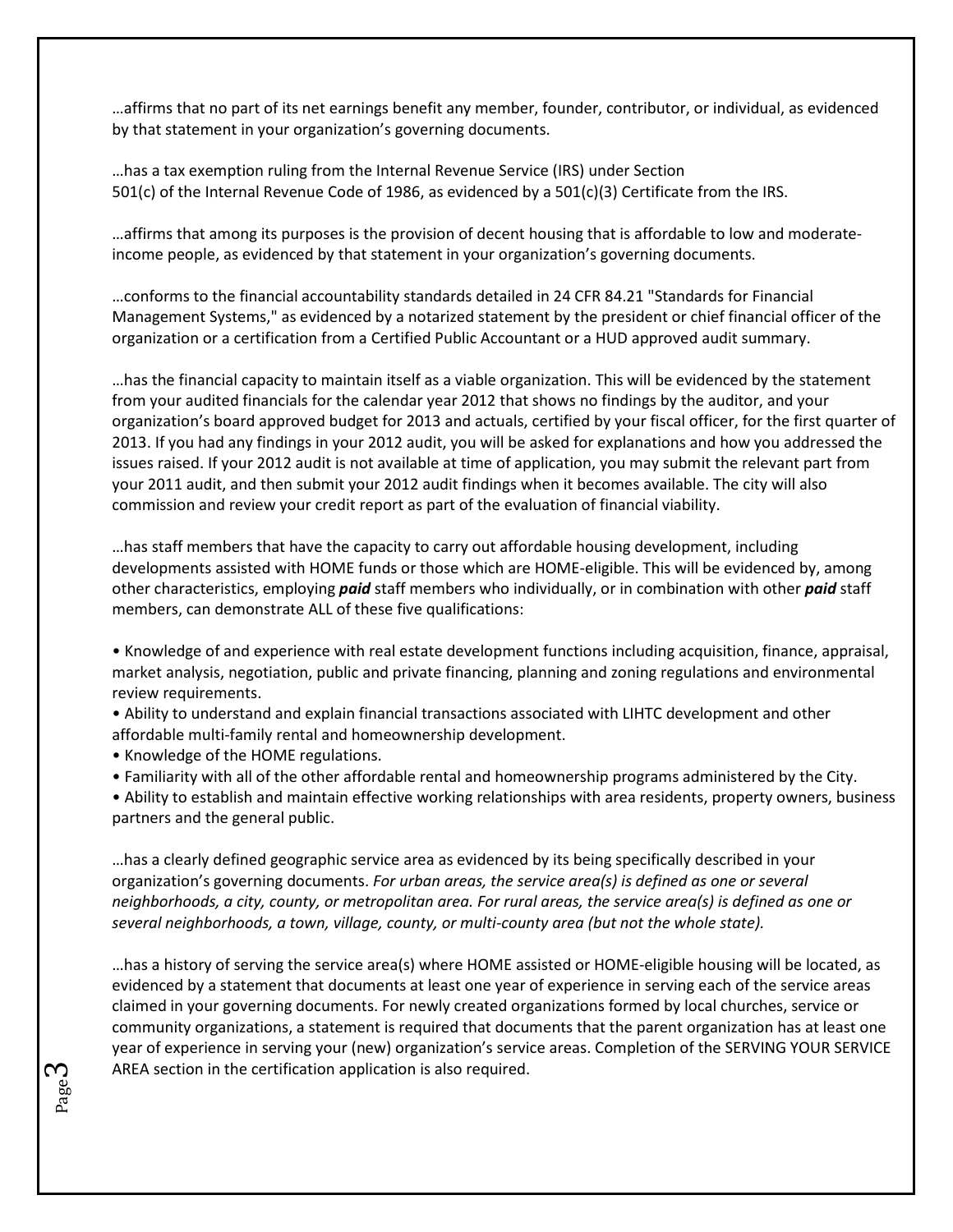…has a strategic plan, approved by the Board, which *specifically* addresses housing development in any or all of your service areas. The plan will be evaluated for goals that are specific, attainable, measurable, realistic and timely. Submission of these documents, with the housing development sections highlighted, is required.

…maintains at least one-third of its governing board's membership for residents of low income neighborhoods, other low-income community residents, or elected representatives of low-income neighborhood organizations, as evidenced in the organization's governing documents. Completion of the CHDO BOARD MEMBER section in the certification application is also required.

…provides a formal process for low-income, potential and current program beneficiaries to advise the organization in all of its decisions regarding the design, siting, development, and management of all HOMEassisted or HOME-eligible affordable housing developments, as evidenced by the plan's inclusion in the governing documents. Completion of the SERVING YOUR SERVICE AREA section in the application materials is also required. *Current CHDOs renewing their CHDO status are also required to document the actual outcomes of their process.* 

…may be chartered by the state of California or other public entity, however, the public entity may not appoint more than one-third of the membership of the organization's governing body and the board members appointed by the public entity may not, in turn, appoint the remaining two-thirds of the board members and no more than one-third of the governing board members are elected or appointed public officials, as evidenced by the By-Laws or Charter or Articles of Incorporation.

…may be sponsored by a religious organization, but the resulting CHDO must be a separate secular entity from the religious organization. Membership on the CHDO Board must be made available to all persons, regardless of religion or membership in the sponsoring religious organization.

…may be sponsored or created by a for-profit entity. The for-profit entity may not appoint more than one-third of the membership of the CHDO's governing body and the board members appointed by the for-profit entity may not, in turn, appoint the remaining two-thirds of the board members, as evidenced by the CHDO's governing documents. The CHDO must not be controlled, nor receive directions from individuals or entities seeking profit from the organization, as evidenced by the CHDO's governing documents or a Memorandum of Understanding between the CHDO and the for-profit entity.

…may be sponsored or created by a for-profit entity, however the for-profit entity's primary purpose does not include the development or management of housing, as evidenced by the for-profit organization's governing documents.

…may be sponsored or created by a non-profit or for-profit entity, however, it is free to contract for goods and services from vendors of its own choosing, as evidenced in your organization's governing documents.

# **Then, we invite you to become a CHDO for the City of Richmond!!!**

Page 4